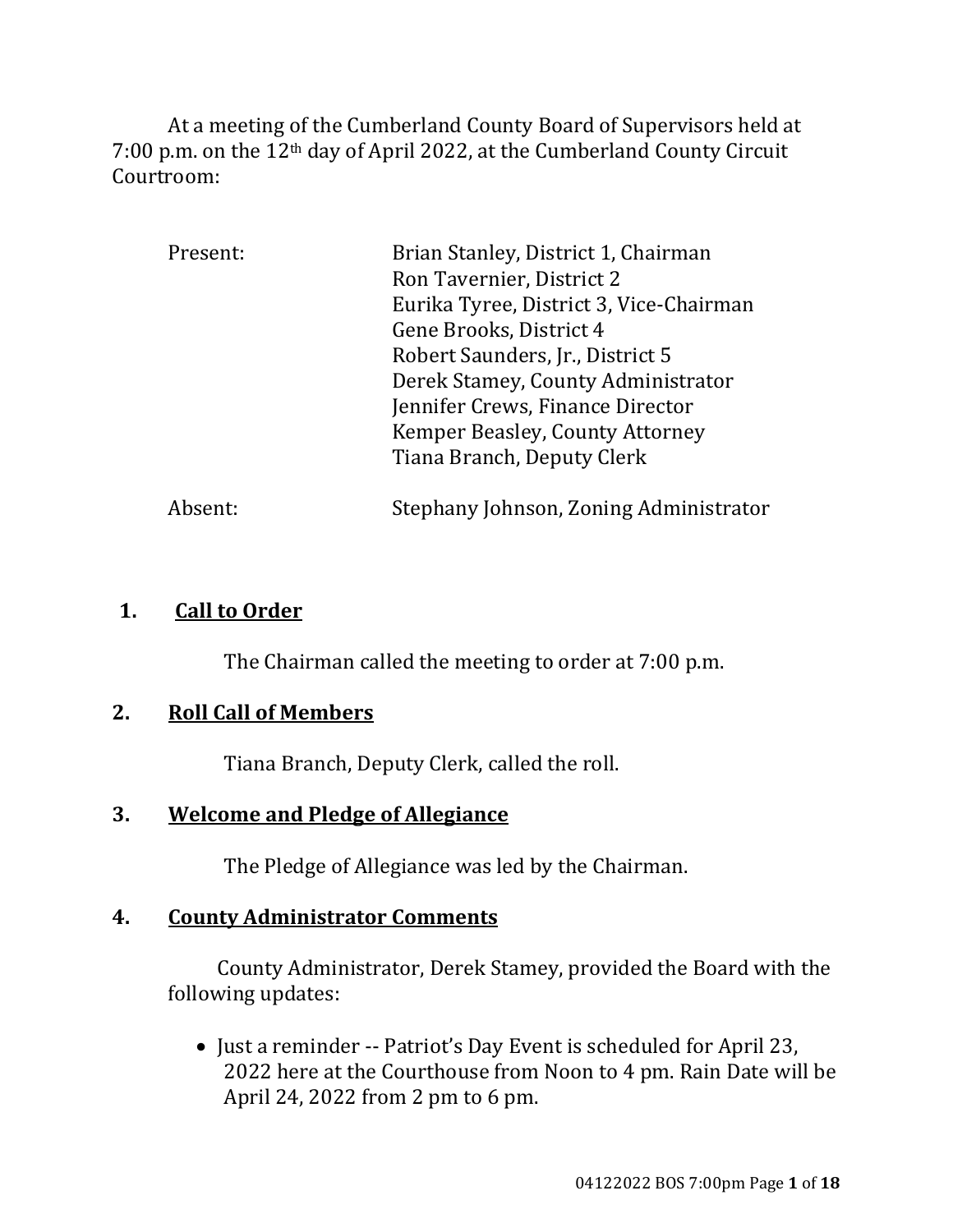• Invitation for Bid for renovations of the Randolph Fire Station have been posted on the county website. There will be a mandatory pre-bid on the 15th of April. Bids are due May 4th and it is anticipated to be awarded on May 10th.

## **5. Approval of Agenda**

On a motion by Supervisor Tavernier, seconded by Supervisor Tyree and carried unanimously, the Board approved the agenda as amended.

| Vote: | Mr. Stanley – aye  | Mr. Tavernier – aye |
|-------|--------------------|---------------------|
|       | Mrs. Tyree – aye   | Mr. Brooks – aye    |
|       | Mr. Saunders – aye |                     |

## **6. State and Local Departments/Agencies**

a. Cumberland County Public Schools

Dr. Jones gave the following update to the Board:

- Congratulations to our Teachers of the Year: Ms. Lauren Bryant at CCES, Ms. Hill at CMS–who was selected as the Division Teacher of the Year, and Ms. Rachel Taylor at CHS
- Congratulation to our Aftershocks Robotics Team for making it to State competition
- Congratulations to our Forensics team for a fabulous season. The team participated in the VHSL State Competition. Congratulations to two students for placing third in Serious Duo and one student for placing third in Original Oratory.
- Congratulations to our CMS Softball Team for a victory over Powhatan
- Spring sports are underway
- Our band and chorus programs had a fabulous spring concert
- CMS students participated in the marker dedications at Roanoke College in Salem and Rt. 45 in Cumberland. Another is planned at the William and Mary campus.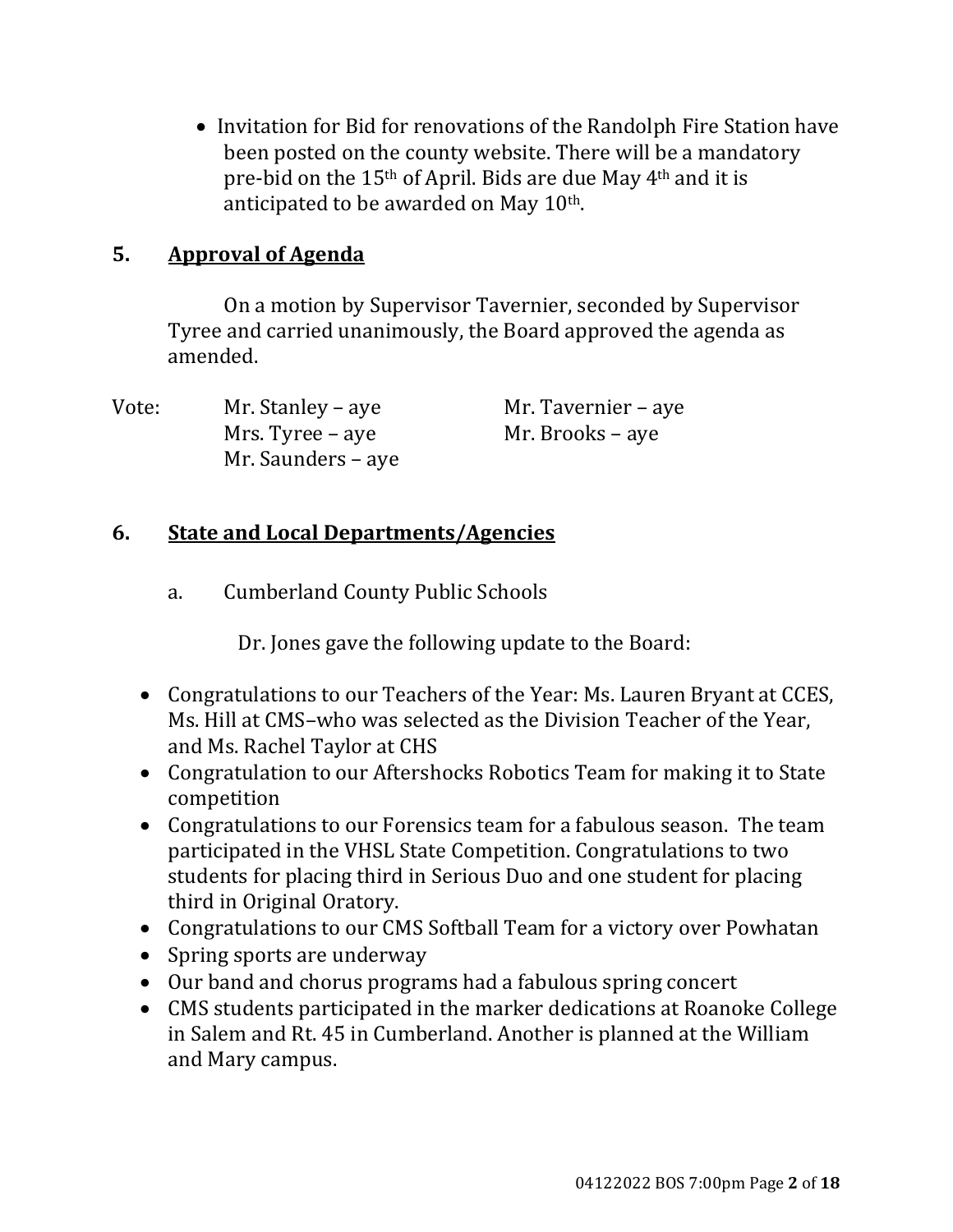- The "Taking Flight" Club from H-SC gave away 21 bicycles to CMS students. Justin Stimpon, class of 2019, helped arrange this as well as Ms. Sandy Cooke (Cumberland resident).
- CHS students visited the JA Finance Park in Richmond to take part in activities associated with personal finance, career-readiness, & entrepreneurship activities.
- CHS juniors and seniors had a great time at prom.
- 21st Century 4th graders and parents are excited to explore the James River and learn about the Chesapeake Bay watershed connections.
- CCES had a great science day with participation from community partners such as Central VA Electric, Bear Creek Lake, Dept. of Wildlife Resources, Peter Francisco SWCD, and Cumberland Extension Office
- During the month of April, we are Autism Acceptance Month 2022.
- Over 40 students from Cumberland, Prince Edward, and Fuqua participated in the Farmville Area Chamber of Commerce (includes Cumberland) 2022 Youth Summit at Hampden Sydney College. Students learned about investments, financing, marketing, business startup, and entrepreneurship.
	- b. VDOT

Assistant Residency Engineer, Steven Snell, was absent and had nothing to report.

c. Cumberland Public Library

Mrs. Lisa Davis, Librarian, provided the Board with the following report:

- Last month we had our highest attendance since the pandemic began in March 2020. The library is open on a regular schedule with few restrictions and an average attendance of about 35 people per day. The attendance on Saturdays is increasing.
- Two staff members are currently taking cataloging courses set up by the Library of Virginia through Niche Academy. Once completed, both of them will be able to catalog books in the Evergreen system.
- Small groups are meeting in the public meeting room on a regular basis.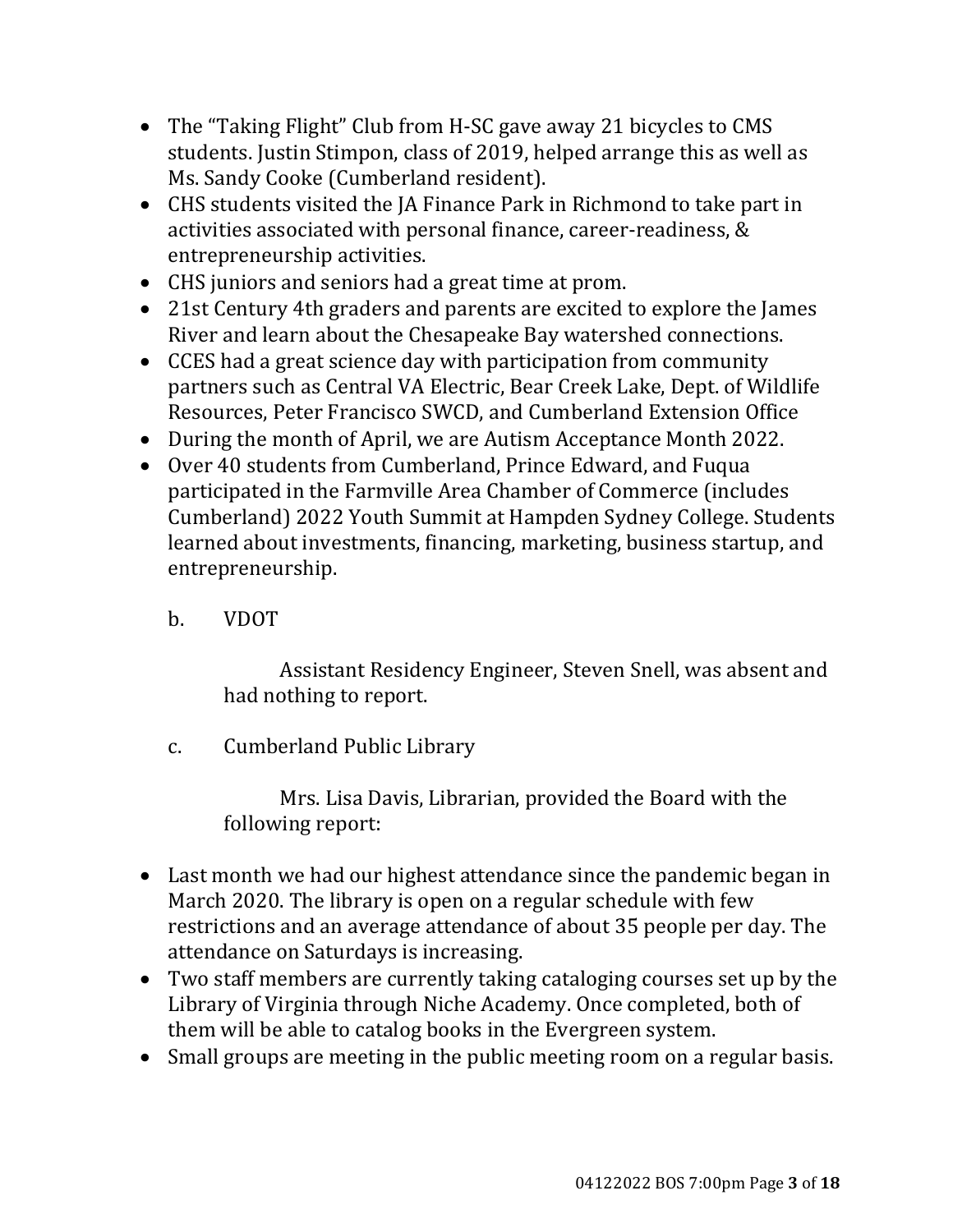- During business hours, the library is still distributing at-home rapidresponse Covid-19 test kits.
- We will be requesting ARPA reimbursement for items we have already purchased. The router to determine how many people are accessing our wireless network is now available and will be ordered soon. We will also continue the Zoom licensing for teaching hybrid classes and holding meetings.
- $\bullet$  I did apply for the grant to cover 1/3 of the cost of replacing the four remaining heat pumps and am awaiting notice of whether or not we were selected.
- The \$3000 grant to help cover the cost of a community survey has been received. I plan to begin passing out paper surveys at the Patriot Day celebration. This information will help inform future planning.
- I am planning to write a Dollar General Youth Literacy grant. As part of preparing for the grant, I will be doing a survey of students on their favorite YA (Young Adult) authors and series as well as their favorite graphic novels. The grant will be written to purchase materials to update our YA collection in these areas.
- I will be buying some new computers for patrons and have already replaced the laptop for my office.
- The community calendar is up and operational. Most of the subcalendars are now being used.
- We are a Dolly Parton Imagination Library affiliate and our local children are receiving their books each month. 64 children will receive books in April and 78 children in May.
- During the Patriot Day celebration, the library will be providing a craft table and BINGO for children in attendance. Several items are being gathered for giveaways, including some brand-new books provided by the Library of Virginia last week. The surveys and signups for upcoming events (including Summer Reading) will also be available.
- I will be participating in Cumberland High School's Career Day event on April 22. While there, I will be surveying the students about their YA and graphic novel interests as well as talking about how to become a librarian and what the job entails.
- Sweets in the Stacks will be held on Saturday, April 30, from 4 to 6 PM. Entry tickets and raffle tickets are now available for the event. A variety of baskets and gift items are available.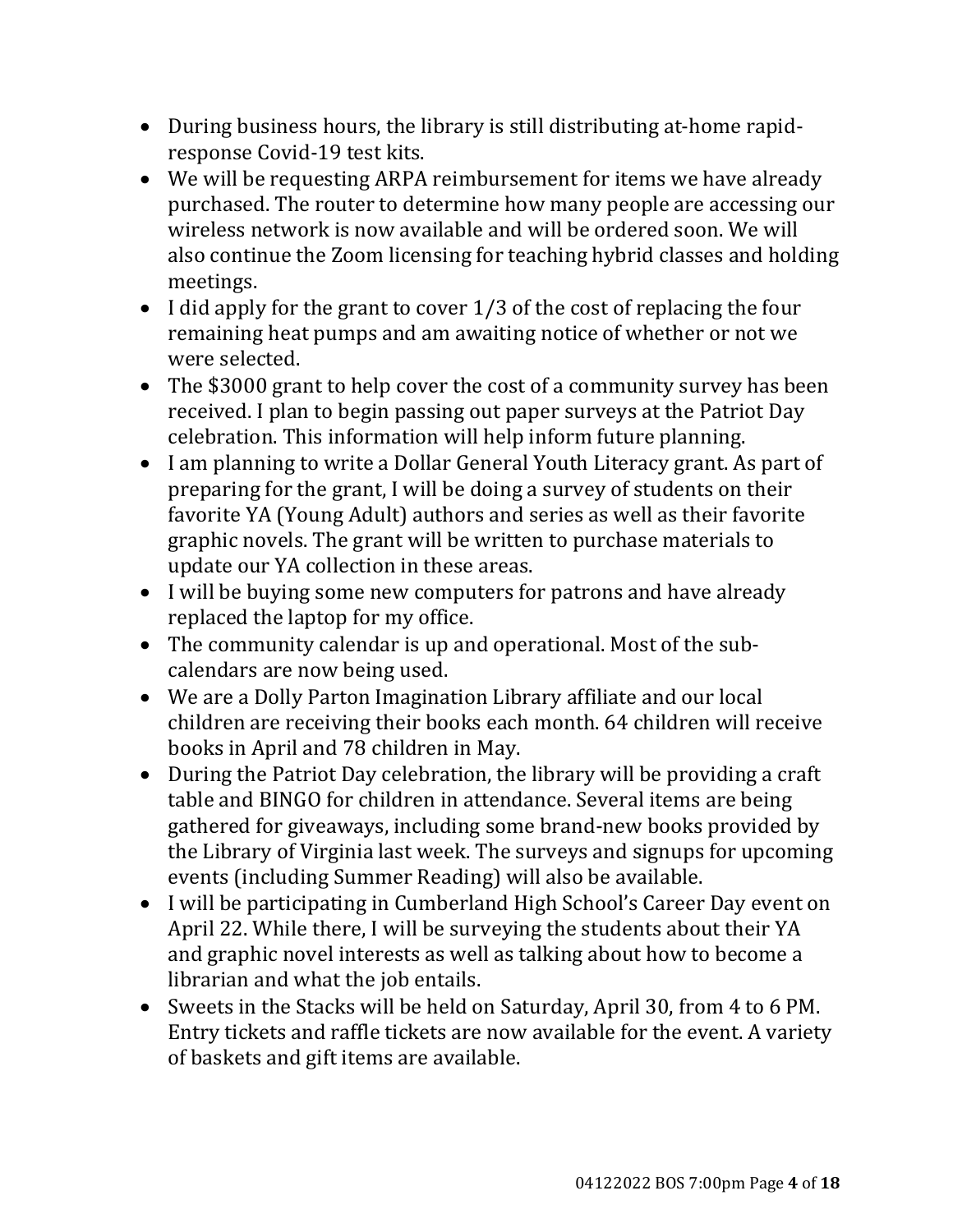- I will also be meeting with CCES staff soon in order to plan how we will coordinate with them for their Summer School program, which runs from June 6 to June 30.
- The library's Summer Reading Program will be held on Monday nights from June 6 to July 25. This year's theme is "Oceans of Possibilities". We will be utilizing Checker's Library TV this summer for part of the program. The next planning meeting is scheduled for May 6.
	- d. Cumberland Fire and EMS

Fire and EMS Chief, Tom Perry, provided the Board with the following report:

- There have been a total of 54 fire calls and 107 EMS calls (March 1- April 12, 2022).
	- o 2 Mutual Aid Fire Calls for Goochland
	- o 2 Assists by VA State Police/Med flight Helicopter
	- o No mutual aid requested by CuCo Fire & EMS
	- o Paid EMS staff from Station 1 will relocate to RDVFD May 1, 2022 from 1000-2000 hrs daily, weather permitting
- The radio system project is progressing well in cooperation with CSO, County IT Department, and Fire & EMS. Finalizing details to receive bids on the project.
- The addition to Randolph Station 4 is out for bid.
- State EMS inspection on April  $19<sup>th</sup>$ .
- Grant Submitted for two Lucas CPR devices which will enhance our capabilities for critical patients. Expected to be awarded in July 2022.
- The EMS staffing contract went out for RFP according to county procurement policy.
- Our current vendor, Emergency Services Solutions, was the only vendor to respond and has been awarded the contract with Cumberland Fire & EMS.
- Chief's Corner Kudos For Above-And-Beyond This Month
	- o Volunteer FF Chet Taliaferro of CVFD #2 Chet regularly anticipates needs and offers assistance even above what has been requested.
	- o Volunteer FF Josh Diesen of Randolph #4 Josh traveled to Alabama with the Central Virginia Flammable Liquids Task Force on April 6-10. The trip was grant funded and allowed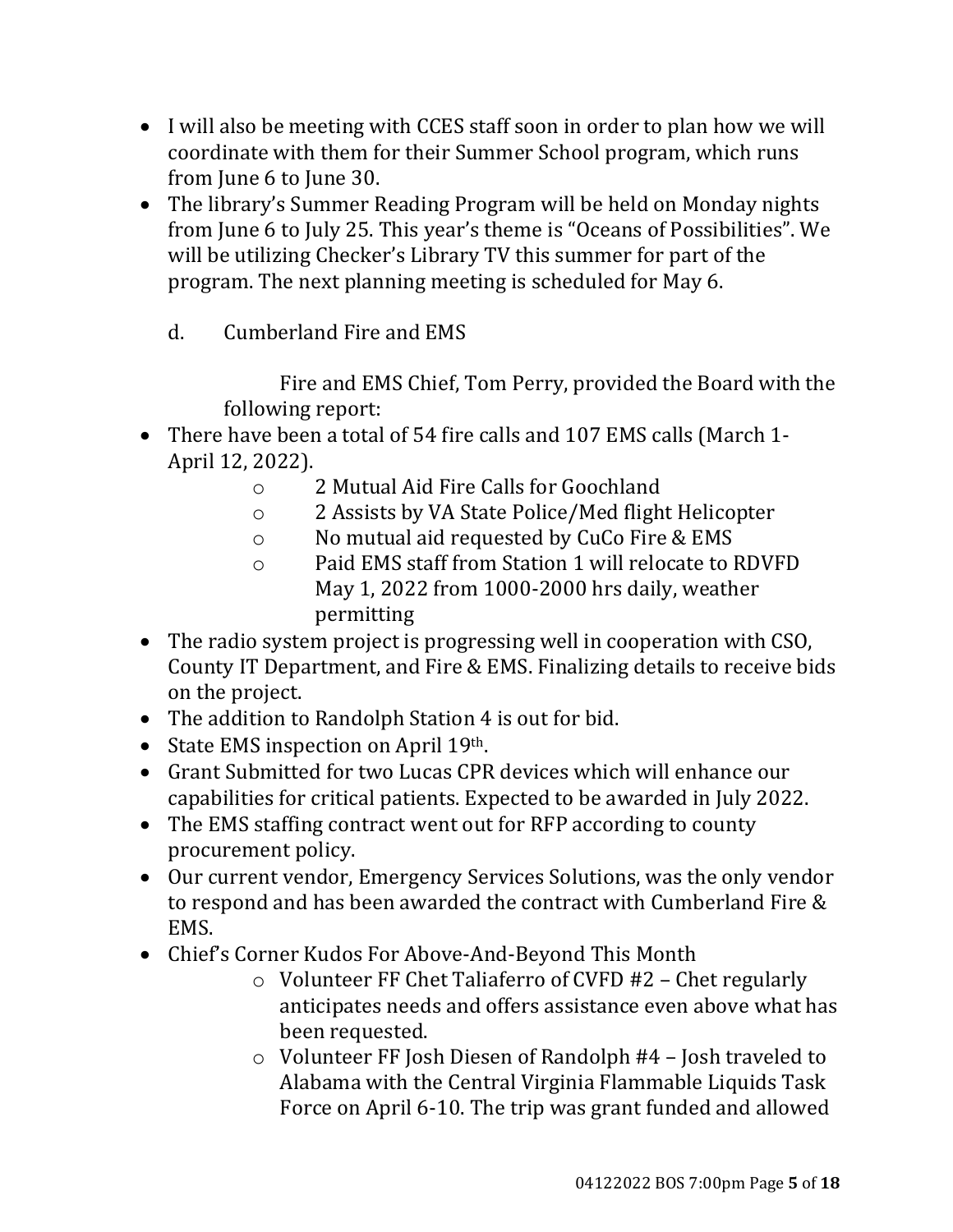Josh to enhance his knowledge of flammable liquid fires in an industrial setting.

- o EMS Supervisor Allen Beach Allen maintains EMS transport units and reconciles all calls with the state; this month he has also been working to ready the stations for the upcoming EMS inspection.
- e. Finance Director's Report
	- i. Monthly budget Report:

There was no discussion regarding this item.

ii. RFP for Kinex

On a motion by Supervisor Tavernier, seconded by Supervisor Saunders, and carried unanimously, the Board awarded a contract to Kinex, Inc. for the purpose of providing broadband services to unserved and underserved areas of Cumberland County:

| Vote: | Mr. Stanley – aye  | Mr. Tavernier – aye |
|-------|--------------------|---------------------|
|       | Mrs. Tyree – aye   | Mr. Brooks – aye    |
|       | Mr. Saunders – aye |                     |

### iii. Appropriation for CRC Refund

On a motion by Supervisor Brooks, seconded by Supervisor Tyree, and carried unanimously, the Board approved the appropriation in the amount of \$4,953.46 to reinvest the county's share of the fund balance with Commonwealth Regional Council for the next fiscal year:

| Vote: | Mr. Stanley – aye  | Mr. Tavernier – aye |
|-------|--------------------|---------------------|
|       | Mrs. Tyree – aye   | Mr. Brooks – aye    |
|       | Mr. Saunders – aye |                     |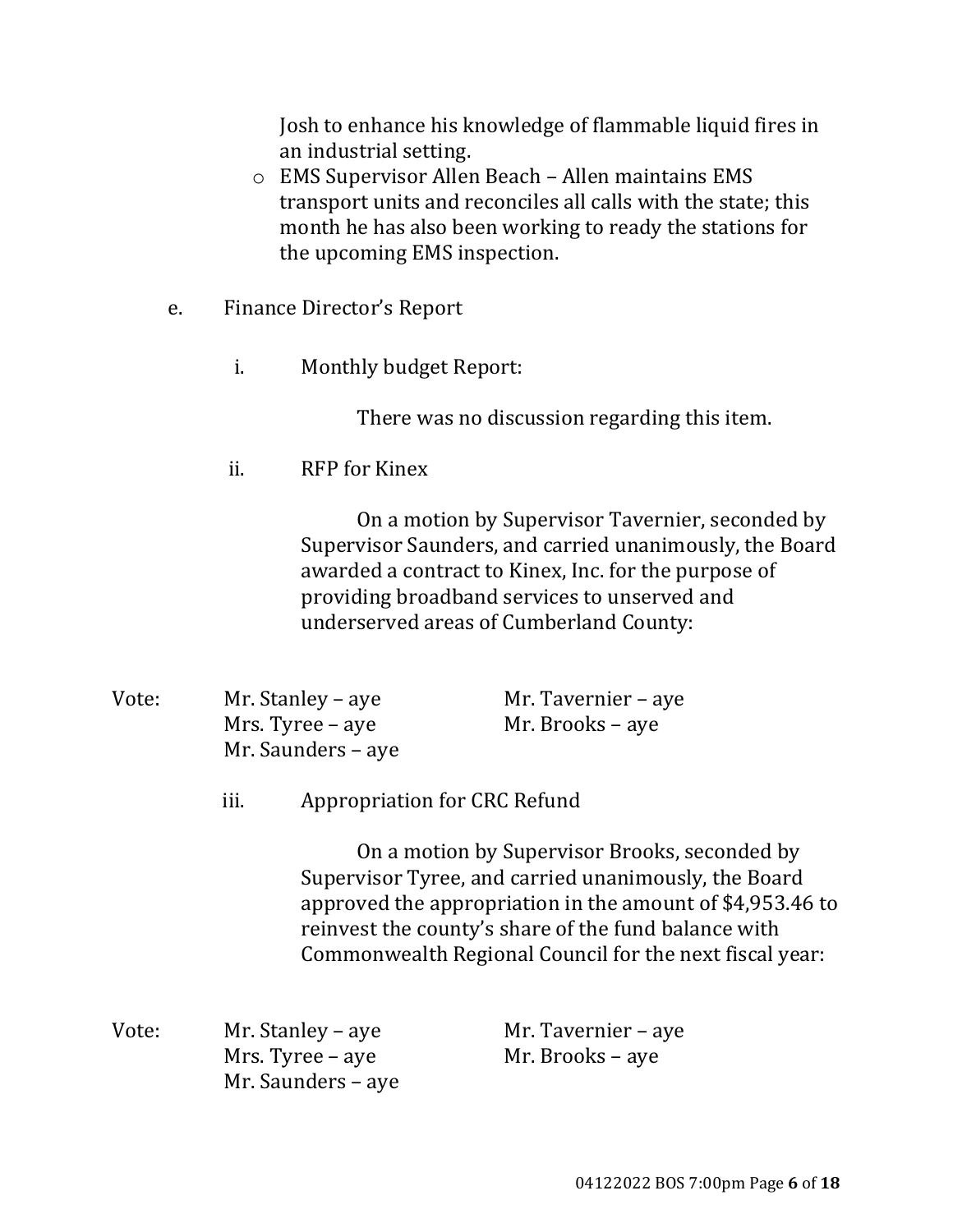- iv. Appropriation for Clerk of Circuit Court On a motion by Supervisor Tavernier, seconded by Supervisor Saunders, and carried unanimously, the Board approved a budget supplement in the amount of \$9,581.26 for the new sound system and the hearing assistance system for the Circuit Court as requested: Vote: Mr. Stanley – aye Mr. Tavernier – aye Mrs. Tyree – aye Mr. Brooks – aye Mr. Saunders – aye v. Appropriation for General Properties On a motion by Supervisor Tavernier, seconded by Supervisor Brooks, and carried unanimously, the Board approved a budget transfer from the Commonwealth's Attorney's budget to the General Properties budget: Vote: Mr. Stanley – aye Mr. Tavernier – aye Mrs. Tyree – aye Mr. Brooks – aye Mr. Saunders – aye f. Planning and Zoning Administrator's Report g. Planning Project Updates There was no discussion regarding this item. h. County Attorney's Report N/A **7. Consent Agenda**
	- a. Approval of Bills for March 2022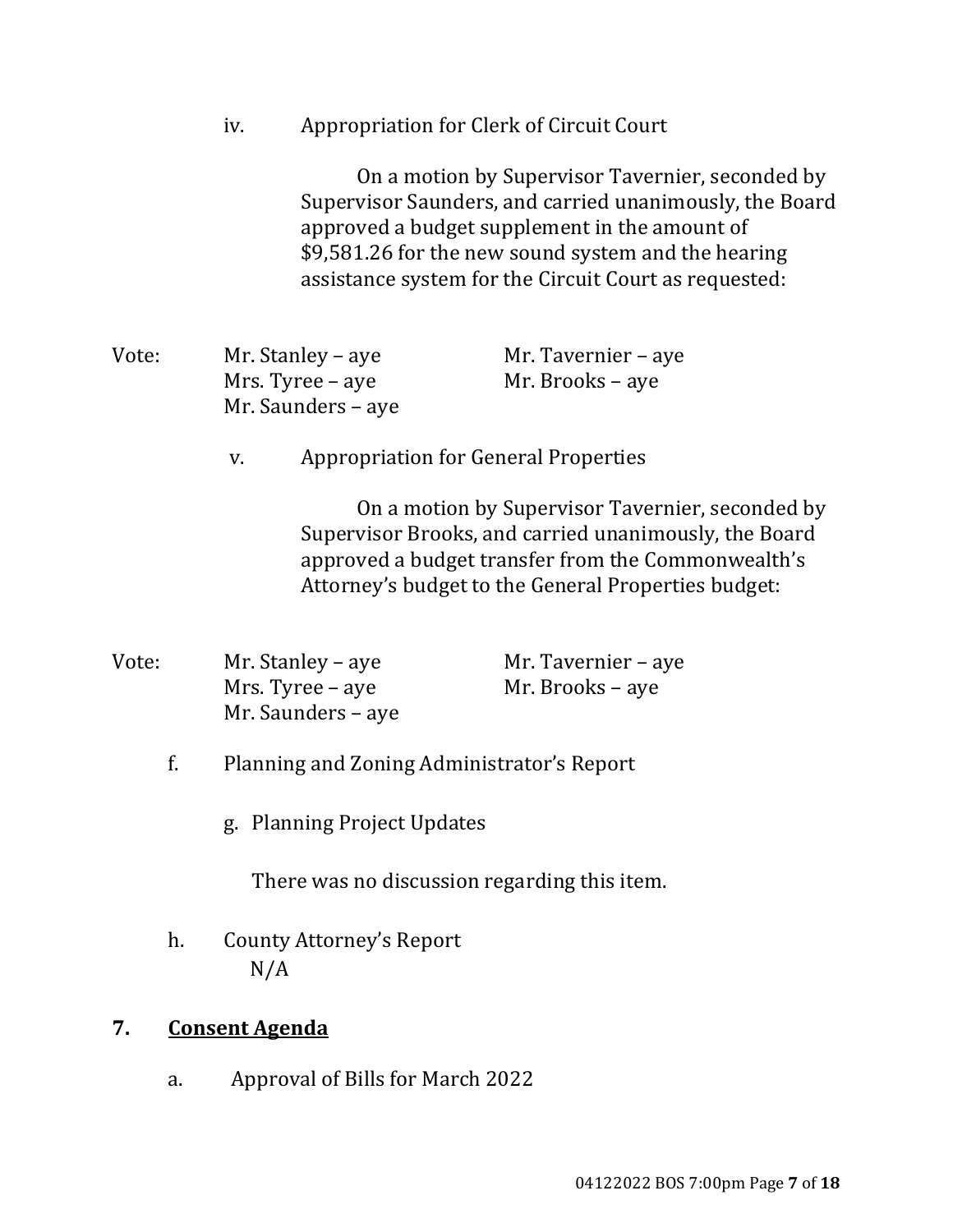b. Approval of Minutes – March 08, 2022, March 10, 2022, March 14, 2022 & April 5, 2022

On a motion by Supervisor Tyree, seconded by Supervisor Tavernier and carried unanimously, the Board approved the consent agenda as presented:

- Vote: Mr. Stanley aye Mr. Tavernier aye Mrs. Tyree – aye Mr. Brooks – aye Mr. Saunders – aye
	- c. Resolutions
		- i. Resolution for Mrs. Deborah "Debbie" Kennell

### **Resolution in Remembrance of the life and service of Deborah Kennell**

#### **April 12, 2022**

**WHEREAS**, Mrs. Deborah "Debbie" Clements Kennell, born on the 20th day of July 1959 to James Clements and Betty Webb and raised by her stepmother, Patricia Robbins, left this earth on the 15th day of February 2022; and

**WHEREAS**, Mrs. Kennell was a devoted wife of forty-four years to her husband Tim Kennell, mother to her two children, Chris and Sarah, and grandmother to three grandchildren, Zara, Ryan, Dustin; and

**WHEREAS**, Mrs. Kennell was always involved in Cumberland County as a community advocate. She served as dedicated Election Official, President of the Cumberland Women's Club FWC, Chairman of the Cumberland County Social Services Board, member of the Cumberland Christmas Mother, a founding member of the Friends of Bear Creek Lake State Park, and a softball coach for the Cumberland Recreation League; and

**WHEREAS**, Mrs. Kennell has earned the deep respect of all those with whom she has worked and volunteered with over the years; and

**NOW, THEREFORE, BE IT RESOLVED** that the Cumberland County Board of Supervisors, through this resolution, honors the life, and records the death of Mrs. Deborah "Debbie" Clements Kennell,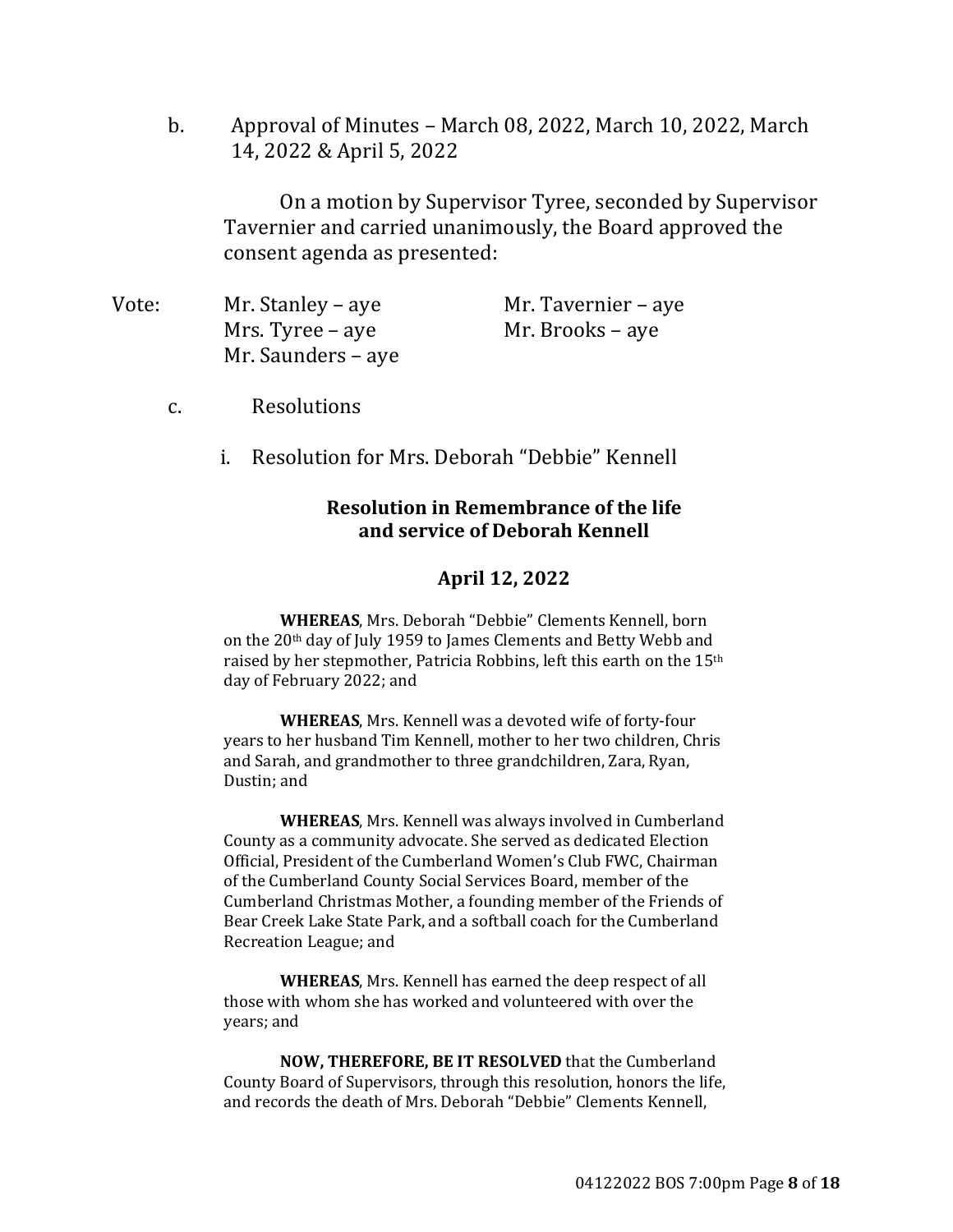and extends to the family its deepest sympathy; and

**BE IT FURTHER RESOLVED**, that the Cumberland County Board of Supervisors directs that a copy of this resolution be made a part of the permanent records of the official minutes of the Cumberland County Board of Supervisors, and that a copy be given to the family.

**Adopted the 12th day of April 2022.**

On a motion by Supervisor Tavernier, seconded by Supervisor Tyree and carried unanimously, the Board approved the resolution in honor of Mrs. Deborah "Debbie" Kennell:

| Vote: | Mr. Stanley – aye  | Mr. Tavernier – aye |
|-------|--------------------|---------------------|
|       | Mrs. Tyree – aye   | Mr. Brooks – aye    |
|       | Mr. Saunders – aye |                     |

ii. Resolution for Ms. Patricia Scales

### **Resolution of Appreciation Upon the Retirement of Patricia D. Scales**

**WHEREAS**, Ms. Patricia D. Scales, a lifelong resident of Cumberland County, has dedicated herself to service the County of Cumberland and to its citizens; and

**WHEREAS**, she began her service to Cumberland County as the Commonwealth's Attorney on June 1, 1995. Ms. Scales, who was the first African-American Commonwealth's Attorney elected in Central Virginia, believed wholeheartedly in the Justice System and dedicated majority of her working career to her service; and

**WHEREAS**, Ms. Scales was recognized in the Virginia Lawyers Media List of Influential Women in Virginia in 2015 and received numerous certificates for public service in the community; and

**WHEREAS**, during her twenty-six years of service, Ms. Scales has dedicated countless hours speaking to local groups, volunteering at school and other events and hosting programs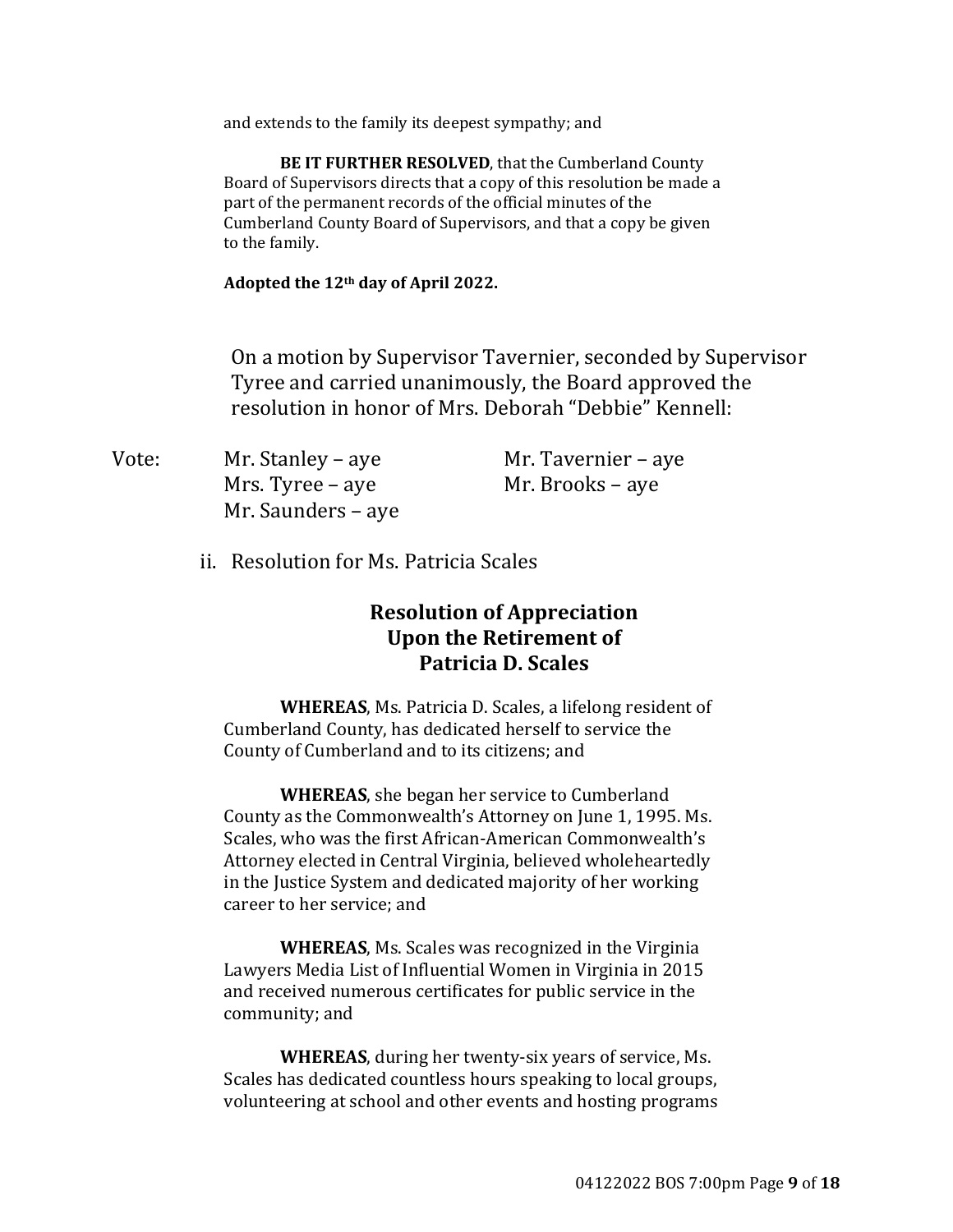in the community to educate the public on topics such as battling the Opioid Crisis and preventing child abuse, identity theft and domestic violence; and

**WHEREAS**, Ms. Scales is a devoted daughter, sister and aunt. Her parents, Robert L. Scales and Betty Gilliam Scales, both of whom were educators, also committed their lives to serving of the community. Because of her mother's dedication, the Cumberland County Board of Supervisors proclaimed each December 2nd as Betty Scales Day of Service in 2015; and

**WHEREAS**, Ms. Scales has tirelessly served the County and its citizens with integrity and has earned deep respect, and esteem of those with whom she has worked over the years; and

**NOW, THEREFORE, BE IT RESOLVED** that the Cumberland County Board of Supervisors, through this resolution, express its high regard and profound appreciation for the service that Ms. Patricia D. Scales has performed for the County of Cumberland and its citizens over the past twenty-six (26) years, and wish her much success in her future endeavors.

**Adopted the 12th day of April 2022.**

On a motion by Supervisor Tyree, seconded by Supervisor Saunders and carried unanimously, the Board approved the resolution in appreciation of Ms. Patricia Scales for her twentysix years of service:

Vote: Mr. Stanley – aye Mr. Tavernier – aye Mrs. Tyree – aye Mr. Brooks – aye Mr. Saunders – aye

iii. Retiree Health Insurance Resolution

**Resolution Concerning Participation by Retirees Not Eligible for Medicare in Health Insurance Program** 

#### **April 12, 2022**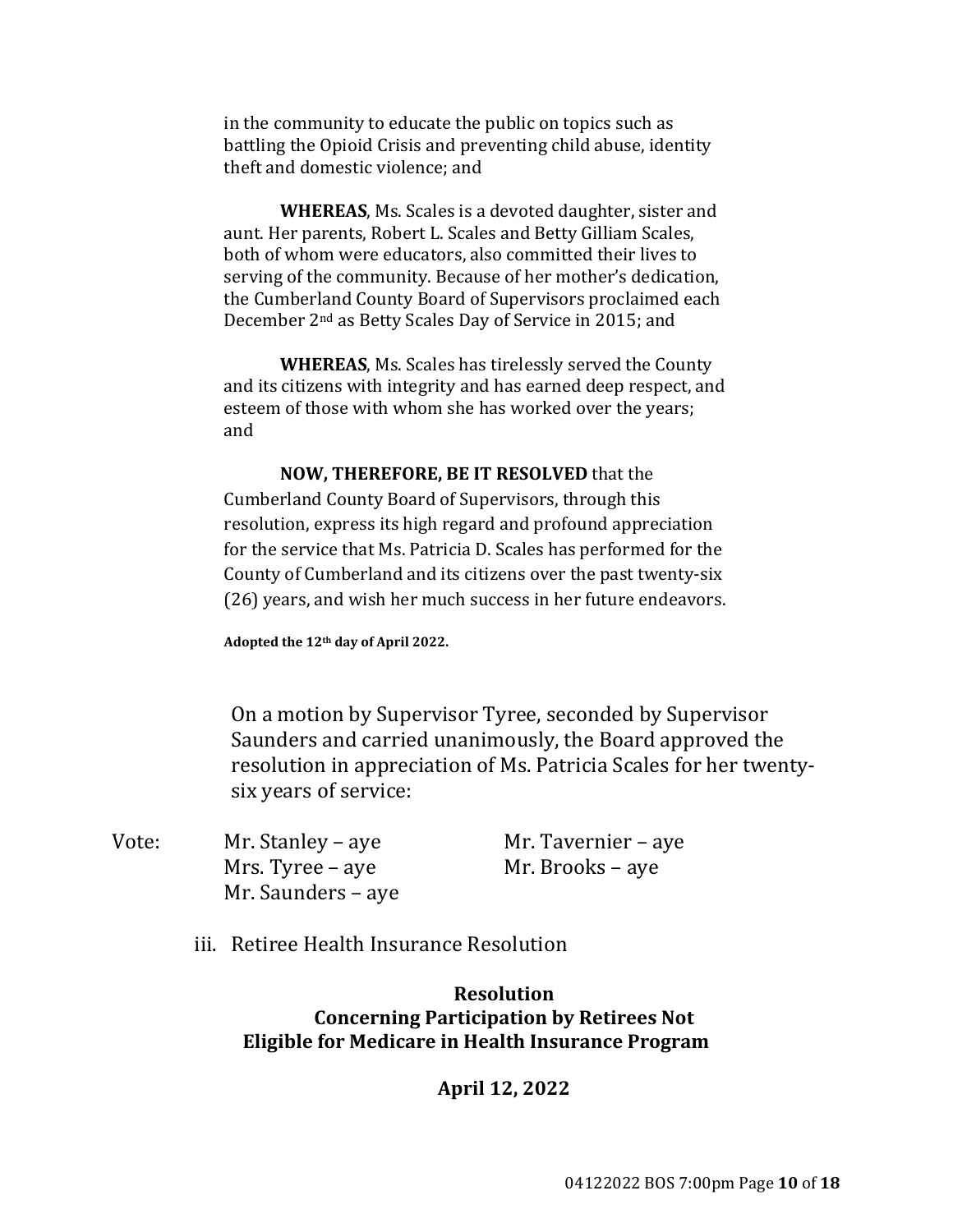**WHEREAS,** Cumberland County provides all full-time employees with medical health insurance through a health insurance plan "the Plan"; and

**WHEREAS,** the Cumberland County Board of Supervisors has the option to provide employees retiring from Cumberland County's service the ability to purchase health care insurance through the County's plan until such time as they become eligible for Medicare health coverage as determined by the federal government. At that time retiree coverage will end; and

**WHEREAS,** only those employees retiring who meet the eligibility requirements retiring after 50 years of age and ten years of service with Cumberland County or 55 years of age and five years of service with Cumberland County may participate in this plan. Age and service requirements are waived if the retiring employee is documented to be disabled; and

**WHEREAS,** the option is available only to those retiring on or after July 1, 2022; and

**WHEREAS,** Cumberland County reserves the right to modify or discontinue health care plans and third-party providers at its discretion.

**BE IT FURTHER RESOLVED** that the Cumberland County Board of Supervisors does hereby extend the option for retired employees not eligible for Medicare to purchase health care insurance coverage through the Plan.

#### **Adopted the 12th day of April 2022.**

On a motion by Supervisor Tavernier, seconded by Supervisor Saunders and carried unanimously, the Board approved the resolution to extend the option for retired employees not eligible for Medicare to purchase health care insurance coverage through the County:

| Vote: | Mr. Stanley – aye  | Mr. Tavernier – aye |
|-------|--------------------|---------------------|
|       | Mrs. Tyree – aye   | Mr. Brooks – aye    |
|       | Mr. Saunders – aye |                     |

iv. Resolution for Child Abuse Awareness Month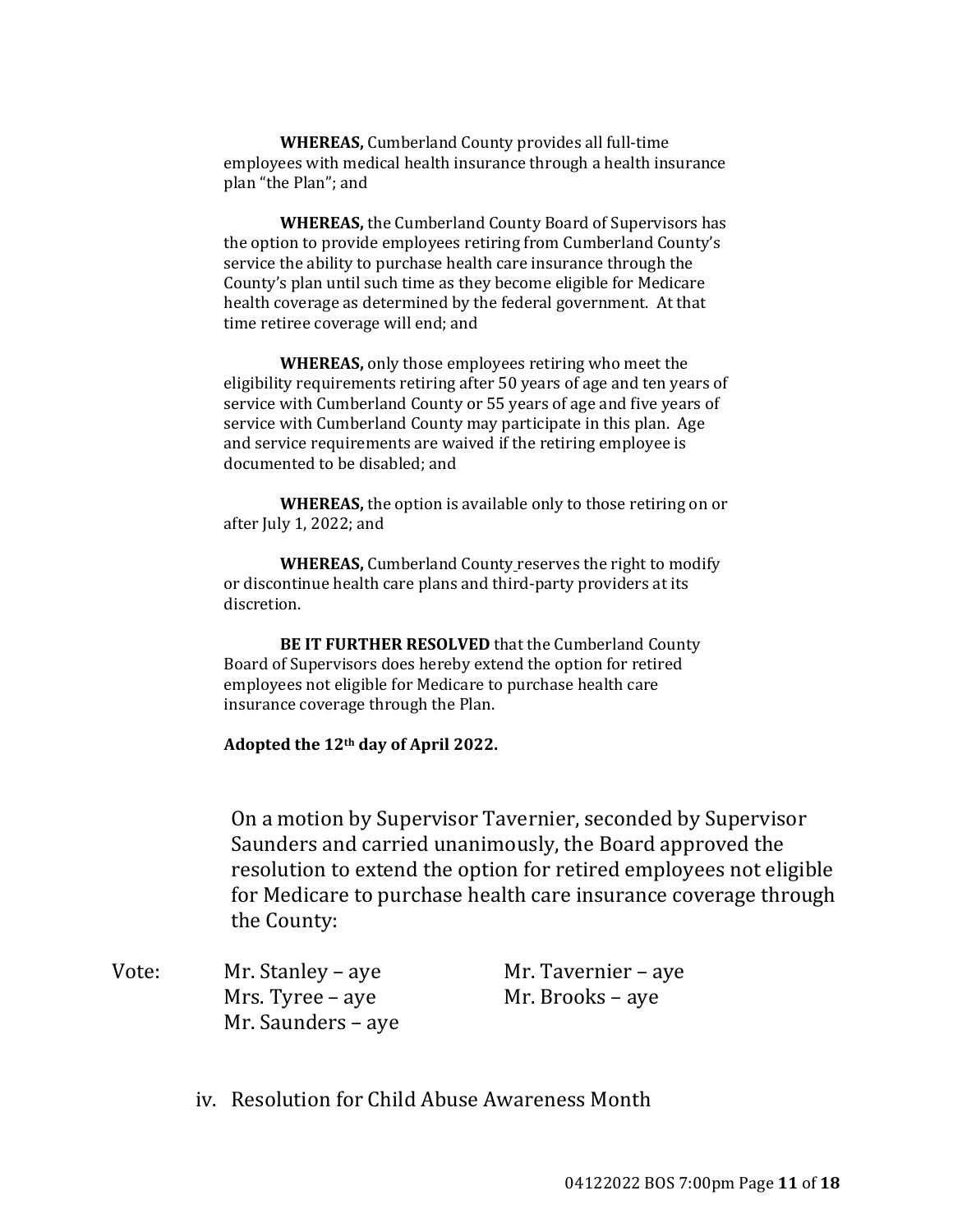### **Resolution for Proclamation of Child Abuse Prevention Month**

### **April 12, 2022**

**WHEREAS**, in Federal fiscal year 2020, 3.9 million reports were made to child protective services; and

**WHEREAS**, child abuse and neglect are a serious problem affecting every segment of our community, and finding solutions requires input and action from everyone; and

**WHEREAS**, our children are our most valuable resources and will shape the future of Cumberland County; and

**WHEREAS**, child abuse can have long-term psychological, emotional, and physical effects that have lasting consequences for victims of abuse; and

**WHEREAS**, protective factors are conditions that reduce or eliminate risk and promote the social, emotional, and developmental well-being of children; and

**WHEREAS**, effective child abuse prevention activities succeed because of the partnerships created between child welfare professionals, education, health, community- and faith-based organizations, businesses, law enforcement agencies, and families; and

**WHEREAS**, communities must make every effort to promote programs and activities that create strong and thriving children and families; and

**WHEREAS**, we acknowledge that we must work together as a community to increase awareness about child abuse and contribute to promote the social and emotional well-being of children and families in a safe, stable, and nurturing environment; and

**WHEREAS**, prevention remains the best defense for our children and families.

**BE IT FURTHER RESOLVED**, that the Cumberland County Board of Supervisors do hereby proclaim April 2022 as NATIONAL CHILD ABUSE PREVENTION MONTH in Cumberland County, Virginia and urge all citizens to recognize this month by dedicating ourselves to the task of improving the quality of life for all children and families.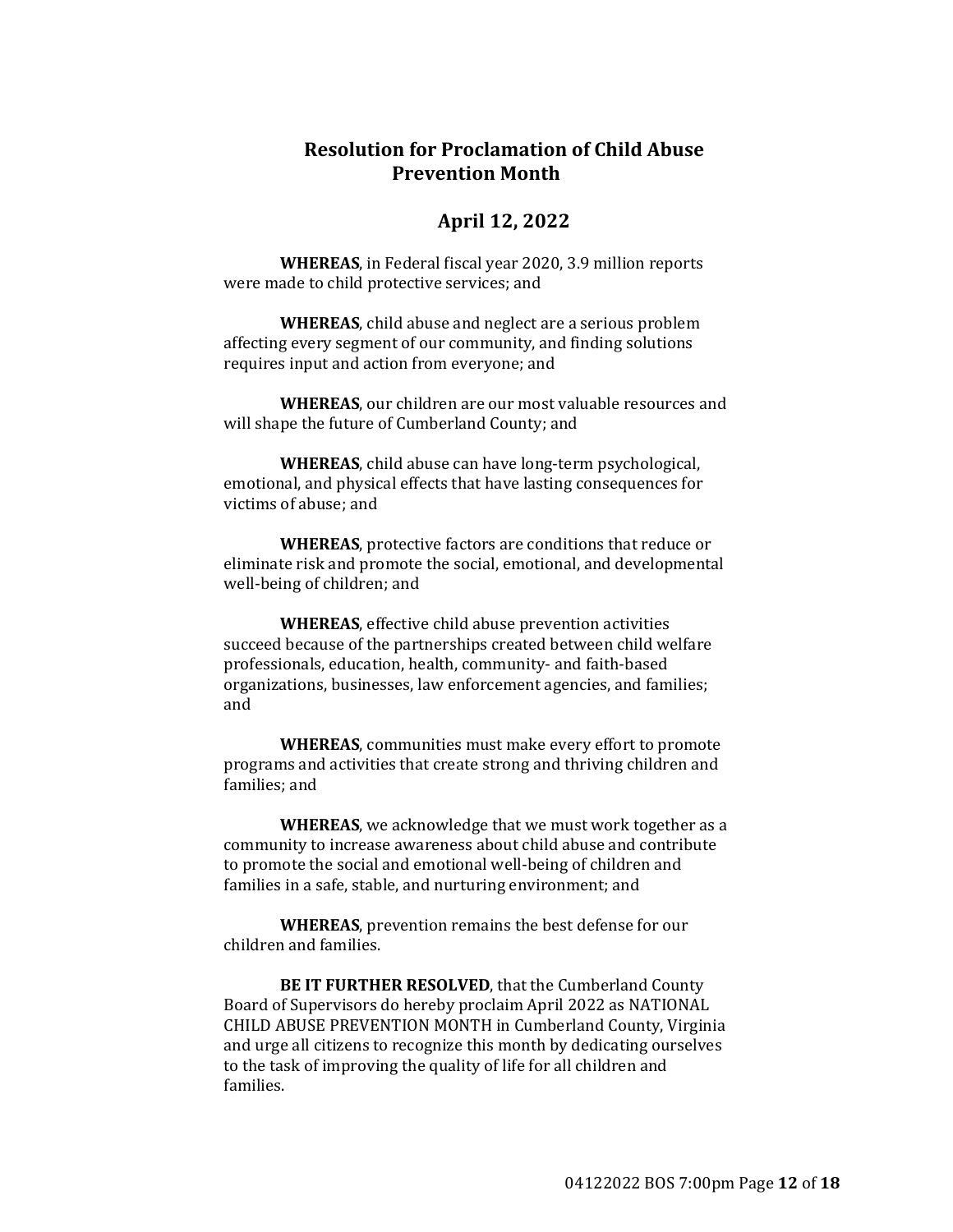#### **Adopted the 12th day of April 2022.**

On a motion by Supervisor Tyree, seconded by Supervisor Tavernier and carried unanimously, the Board approved the resolution proclaiming April 2022 as National Child Abuse Prevention Month:

| Vote: | Mr. Stanley – aye  | Mr. Tavernier – aye |
|-------|--------------------|---------------------|
|       | Mrs. Tyree – aye   | Mr. Brooks – aye    |
|       | Mr. Saunders – aye |                     |

- d. Appointments
	- i. Appointment of FOIA Officer Tiana Branch

On a motion by Supervisor Tyree, seconded by Supervisor Tavernier and carried unanimously, the Board approved the appointment of Tiana Branch as FOIA Officer effective April 13,  $2022:$ 

| Vote: | Mr. Stanley – aye  | Mr. Tavernier – aye |
|-------|--------------------|---------------------|
|       | Mrs. Tyree – aye   | Mr. Brooks – aye    |
|       | Mr. Saunders – aye |                     |

ii. Appointment of DSS Board member – Tim Kennell

On a motion by Supervisor Tavernier, seconded by Supervisor Stanley and carried by the following vote, the Board approved the appointment of Tim Kennell on the Local Department of Social Services Board (District 2 Representative) to fill the vacancy of the late Mrs. Deborah "Debbie" Kennell:

| Vote: | Mr. Stanley – aye    | Mr. Tavernier – aye |
|-------|----------------------|---------------------|
|       | Mrs. Tyree – abstain | Mr. Brooks – aye    |
|       | Mr. Saunders – aye   |                     |

iii. Board of Zoning Appeals (BZA) Reappointment – A. Quinten Parker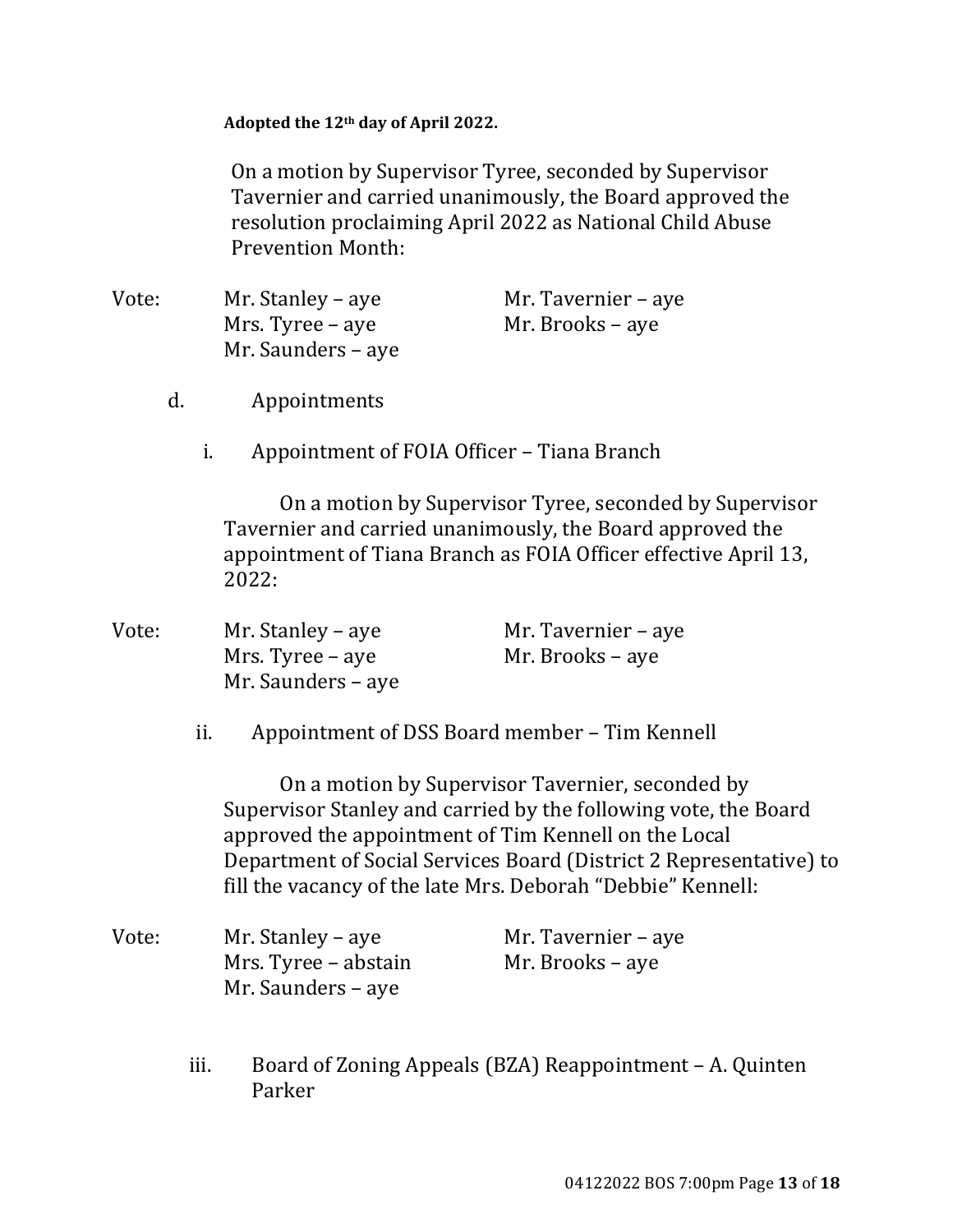On a motion by Supervisor Tyree, seconded by Supervisor Brooks and carried unanimously, the Board approved the reappointment of Mr. A. Quinten Parker on the Board of Zoning Appeals (BZA):

| Vote: | Mr. Stanley – aye  | Mr. Tavernier – aye |
|-------|--------------------|---------------------|
|       | Mrs. Tyree – aye   | Mr. Brooks – aye    |
|       | Mr. Saunders – aye |                     |

e. Petition for a Writ of Election

VIRGINIA;

### IN THE CIRCUIT COURT FOR CUMBERLAND COUNTY

### IN RE: SPECIAL ELECTION FOR COMMONWEALTH'S ATTORNEY FOR CUMBERLAND COUNTY, VIRGINIA

### **PETITION FOR A WRIT OF ELECTION**

 COMES NOW, the Cumberland County Board of Supervisors (the Board), by counsel, pursuant to Virginia Code Section 24.2-228.1 of the 1950 Code of Virginia, as amended, and represents at follows:

- 1. That the Commonwealth's Attorney is a constitutional office and is elected by vote of the citizens of the county; and
- 2. That there is an interim currently serving in that office due to a vacancy created by the retirement of the elected Commonwealth's Attorney, effective April 1, 2022; and
- 3. That the current term of the office will expire on December 31, 2023; and
- 4. That the next General Election in Cumberland County, Virginia, is scheduled for November 8, 2022, which is more than ninety days from the date of the vacancy; and
- *5.* That Virginia Code Section 24.2-226 of the 1950 Code of Virginia, as amended, provides (in part): *A vacancy in any elected local office, whether occurring when for any reason an officer-elect does not take office or occurring after an officer begins his term, shall be filled as provided by § 24.2-228 or for constitutional officers as provided in § 24.2-228.1, or unless provided otherwise by statute or charter requiring special elections within the time limits provided in this title. The governing body or, in the case of an elected school board, the school board of the county, city, or town in which the vacancy occurs shall,*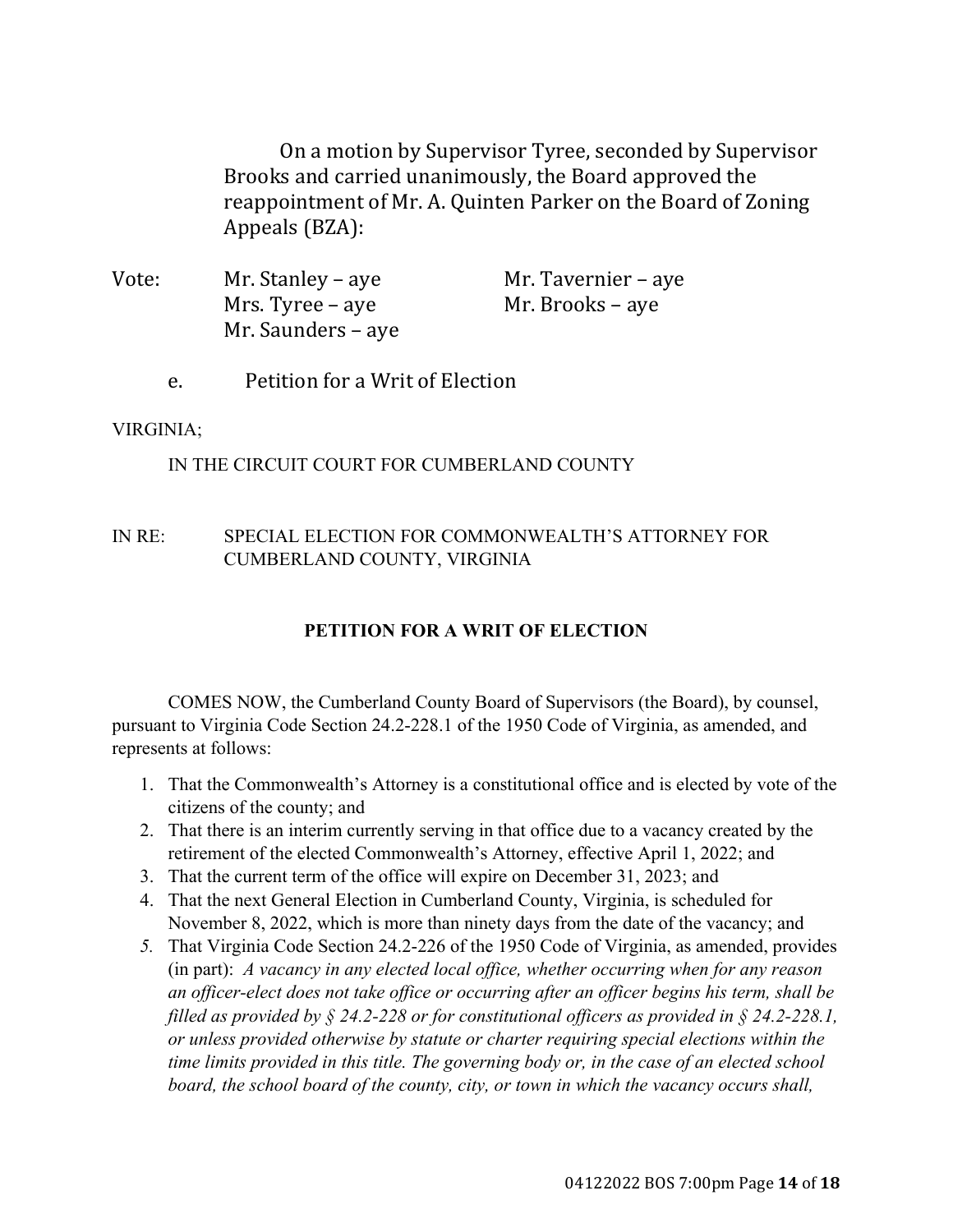*within 15 days of the occurrence of the vacancy, petition the circuit court to issue a writ of election to fill the vacancy as set forth in Article 5 (§ 24.2-681 et seq.) of Chapter 6.* 

- 6. That Virginia Code Section 24.2-228.1 of the 1950 Code of Virginia, as amended, provides (in part): *Notwithstanding any provision of a charter to the contrary, a vacancy in any elected constitutional office, whether occurring when for any reason an officerelect does not take office or occurring after an officer begins his term, shall be filled by special election, except as provided in subsection B. Within 15 days of the occurrence of the vacancy, the governing body of the county or city in which the vacancy occurs shall petition the circuit court to issue a writ of election to fill the vacancy as set forth in Article 5 (§ 24.2-681 et seq.) of Chapter 6. Either upon receipt of the petition or on its own motion, the court shall promptly issue the writ ordering the election for a date determined pursuant to § 24.2-682. However, the governing body may request in its petition that the special election be held on the date of the next general election in November, and the court may order the special election to be held on that date.*
- 7. That the Board of Supervisors is requesting that the special election to fill the vacancy be held on November 8, 2022.

WHEREFORE, the Cumberland County Board of Supervisors petition this Court to issue a writ of election to fill the vacancy existing in the Office of the Commonwealth's Attorney for Cumberland County, Virginia, all as set forth in Article 5 (Section 24.2-681 et seq.) of Chapter 6 of the Code of Virginia and for such other relief as the Court might deem appropriate.

> Respectfully Submitted, Cumberland Board of Supervisors

On a motion by Supervisor Tavernier, seconded by Supervisor Tyree and carried unanimously, the Board approved the writ of election to fill the vacancy existing in the Office of the Commonwealth's Attorney:

| Vote: | Mr. Stanley – aye  | Mr. Tavernier – aye |
|-------|--------------------|---------------------|
|       | Mrs. Tyree – aye   | Mr. Brooks – aye    |
|       | Mr. Saunders – aye |                     |

### **8. Old Business**

N/A

### **9. New Business**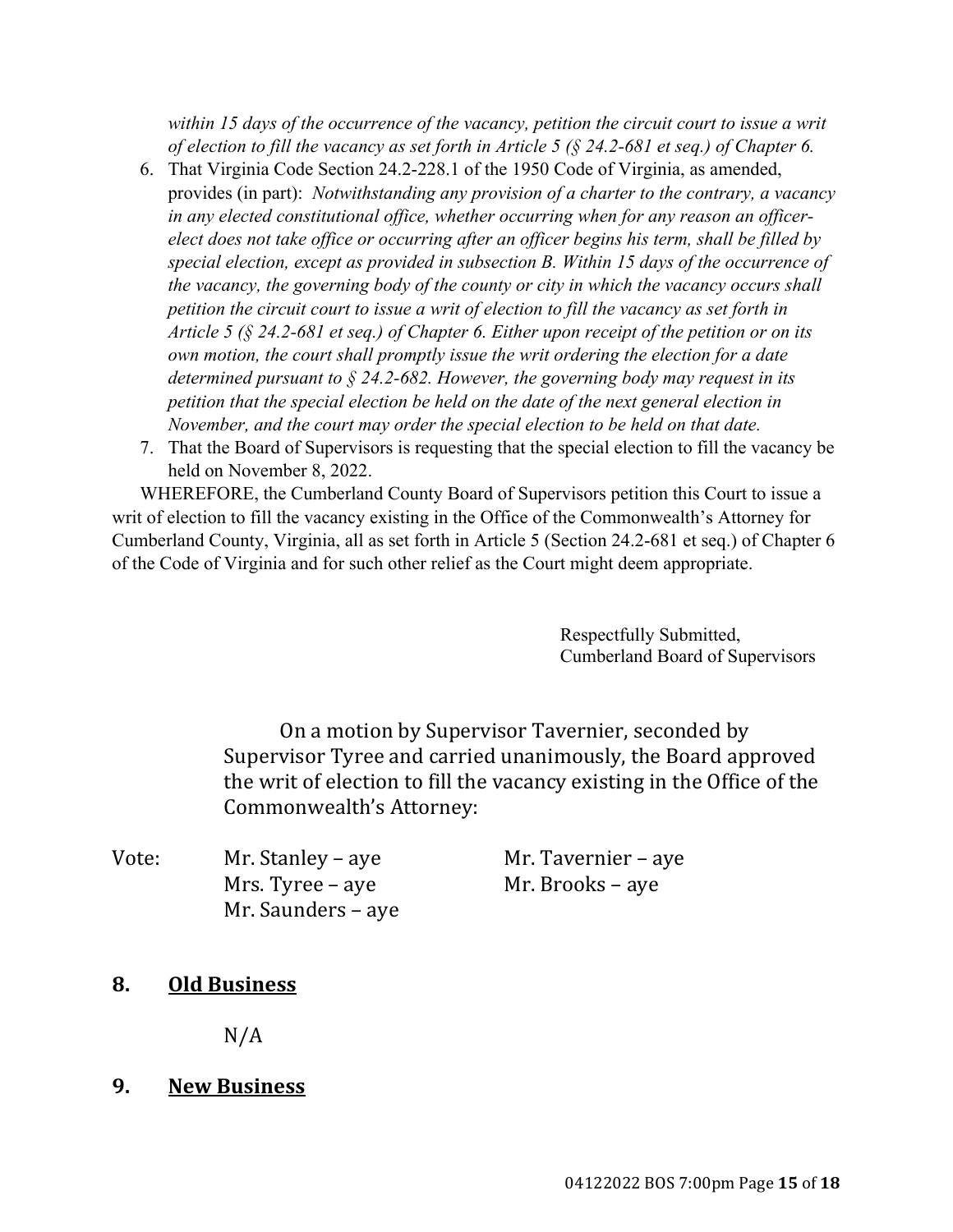N/A

## **10. Public Hearing Notices/Set Public Hearings**

N/A

### **11. Public Hearings**

a. County Administrator's Proposed FY2023 County Budget, the Proposed FY2023-FY2027 Capital Improvement Program, Proposed School Board FY2023 Budget, and Proposed 2022 Tax Rates

County Administrator, Derek Stamey, presented a review of the proposed budget.

The Chairman opened the Public Hearing. No citizens signed up to speak during the meeting. Mr. Stanley announced that the Public Hearing will remain open until April 19, 2022. Interested citizens will have until the opportunity to submit a written or oral comment to the Deputy Clerk, Tiana Branch by the close of business.

b. CA 22-02 Commercial Fees

Casey Littlefield, Former Acting Building Official, presented a review of the proposed code amendment.

With no citizens signed up to speak, the Chairman closed the Public Hearing.

On a motion by Supervisor Tavernier, seconded by Supervisor Saunders, and carried unanimously, the Board approved CA 22-02 Commercial Fees:

| Vote: | Mr. Stanley – aye  | Mr. Tavernier – aye |
|-------|--------------------|---------------------|
|       | Mrs. Tyree – aye   | Mr. Brooks – aye    |
|       | Mr. Saunders – aye |                     |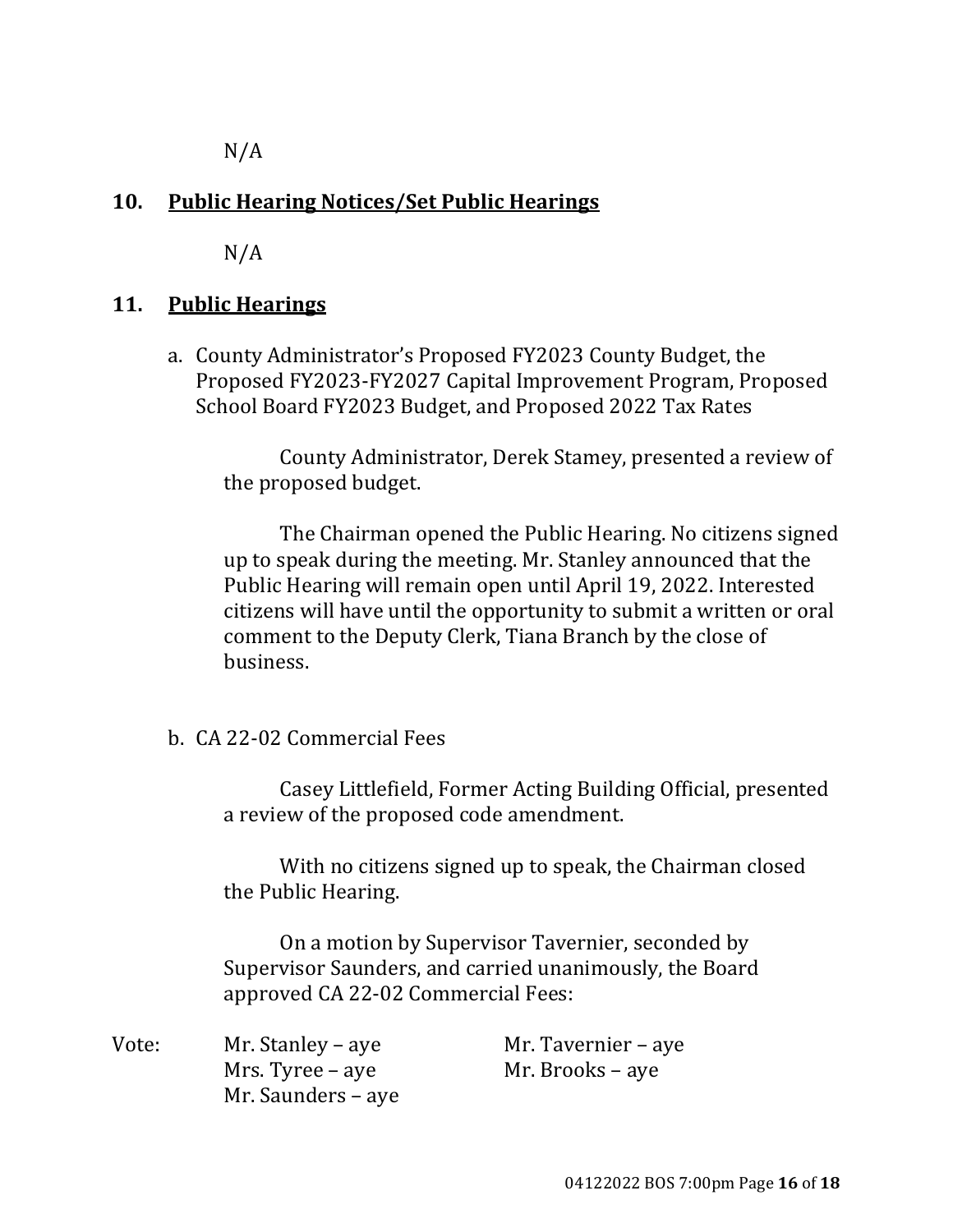## **12. Additional Information**

- a) Treasurer's Report
- b) DMV Report
- c) Monthly Business License Report
- d) Monthly Building Inspections Report
- e) Commonwealth Regional Council Report
- f) Cumberland Extension Office Monthly Newsletter N/A
- g) Approved Planning Commission meeting minutes N/A
- h) Approved EDA meeting minutes November 16, 2021
- i) Approved BZA minutes N/A

# **13. Public Comments**

Bill Bailey expressed his concerns about the decision to have renovations being done to the Randolph Fire Station without notification. He explained that he and few other citizens in the county were members of a committee formulated by a previous Board of Supervisors to build the Fire Station originally. He requested that the volunteers and citizens be considered when making these decisions.

Betty Myers thanked the three Board members who attended the DEQ informational meeting regarding Green Ridge. She addressed a statement made during that meeting accusing members of the Board of having an "illegal meeting". She recommended a review and possible alterations of the By-Laws.

Tim Martin expressed how informational the DEQ meeting was. He expressed his curiosity of the communications happening between any Board members and groups involved with the proposed landfill. He also questioned if the Board was aware of a previous multi-million dollar fine against Green Ridge for a discrepancy in their business practice.

# **14. Chairman and Board Member Comments**